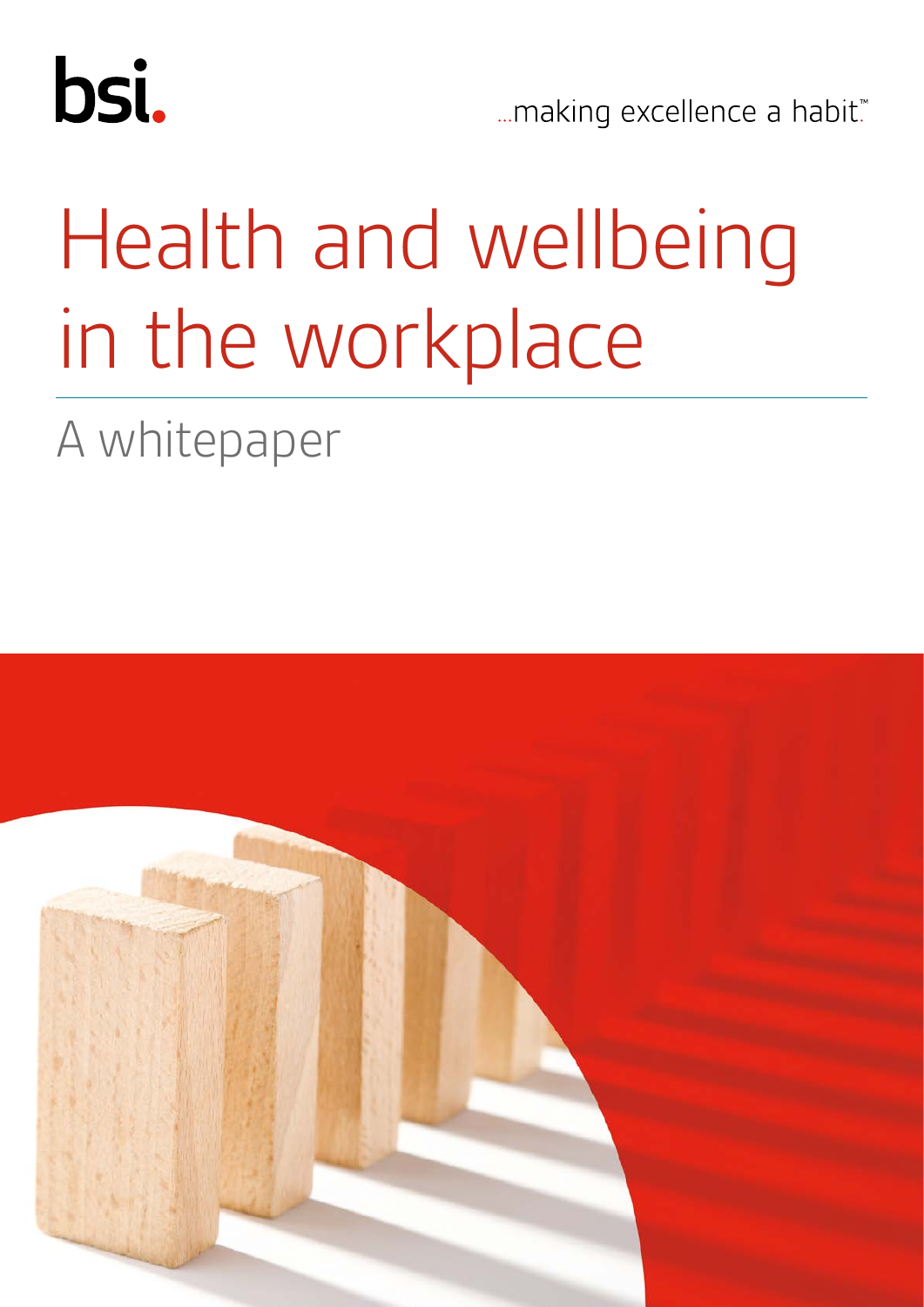### The benefits of investing in health and wellbeing in the workplace<sup>A</sup>



Better employee morale and engagement



inclusive culture



A healthier and more Lower sickness absence

Studies show that well-designed wellness programs have a return on investment of \$1.50 to \$3 per dollar spent over a two- to nine-year timeframe<sup>B</sup>.

Thriving and healthy workforces typically perform 2.2 times above average compared with organizations who don't invest in their employees' health and wellbeing<sup>c.</sup>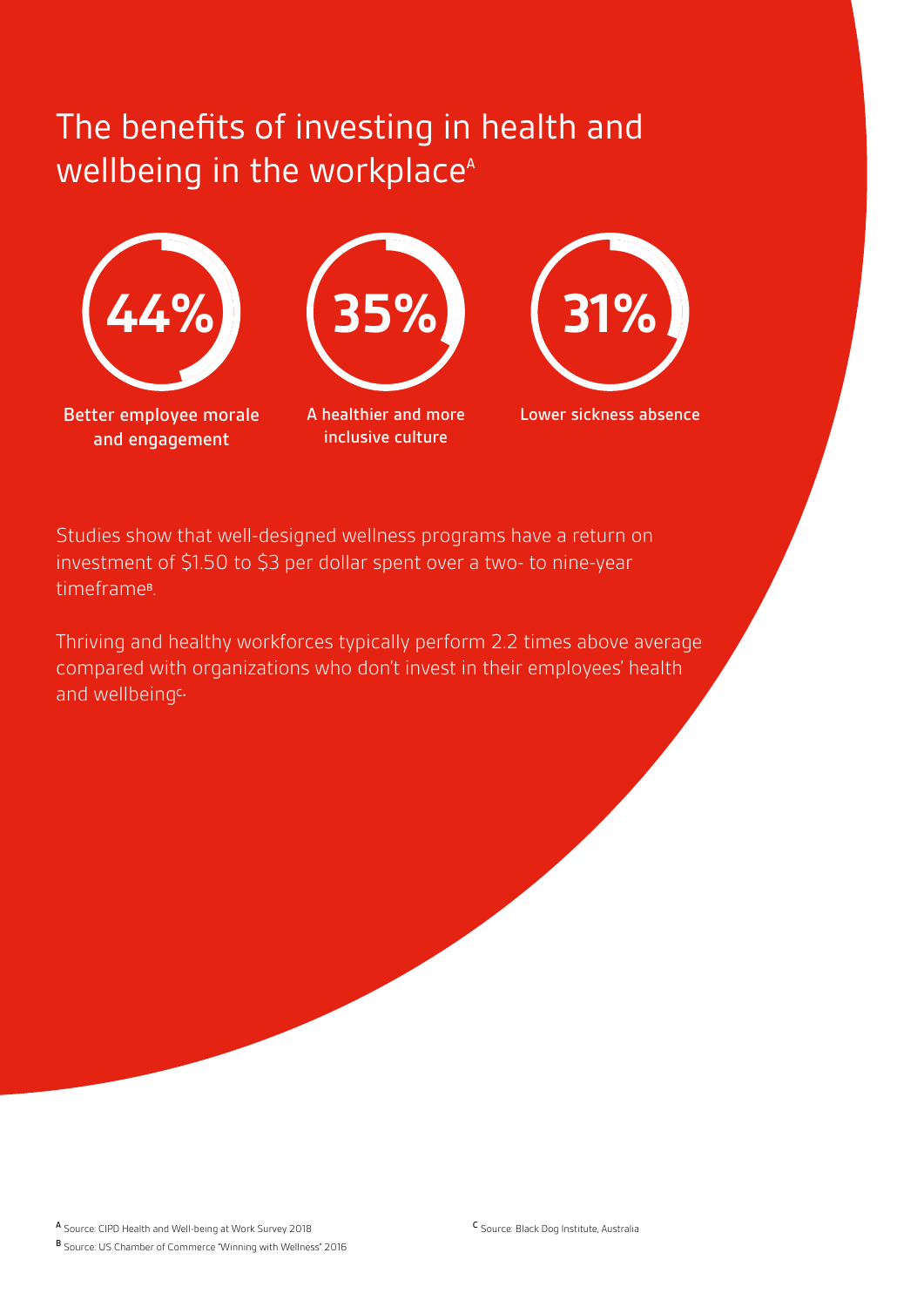#### Health and wellbeing in the workplace

#### **Contents**

- **1.** Introduction
- **2.** Why the emphasis on health in the workplace now?
- **3.** What is wellbeing?
- **4.** Wellbeing at work
- **5.** Workplace wellbeing is not occupational health and safety
- **6.** Workplace wellbeing programmes
- **7.** Occupational health, workplace wellbeing and ISO 45001

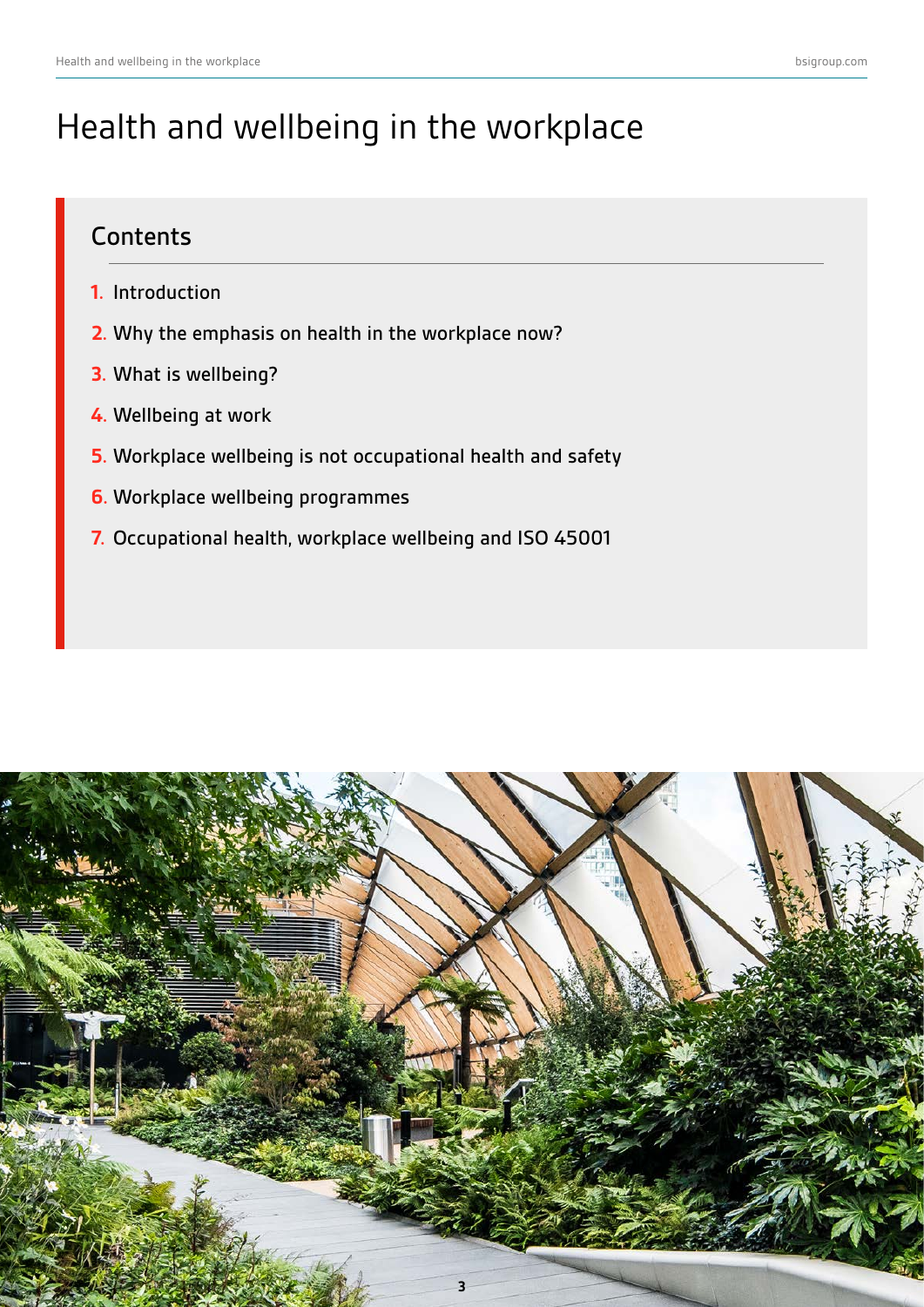#### Introduction

The most successful organizations recognize that a healthy workplace is a happy and productive one. Governments are starting to recognize that employers and managers have a leading role in preventing ill health and promoting good health. Individuals also recognize how important their health is; older workers need to stay fit and healthy to keep working and enjoy their latter years; younger generations are more informed on health and they expect their employers to actively provide healthy workplaces, not ones that merely give them a pay packet.

Physical and mental occupational disease and illness can be prevented. There is no excuse for workers to lose their health – for example suffer hearing damage, develop asthma or die from cancer from uncontrolled exposures at work. Working conditions should not create environments that increase the likelihood of physical or mental ill-health, such as those associated with occupational stress.

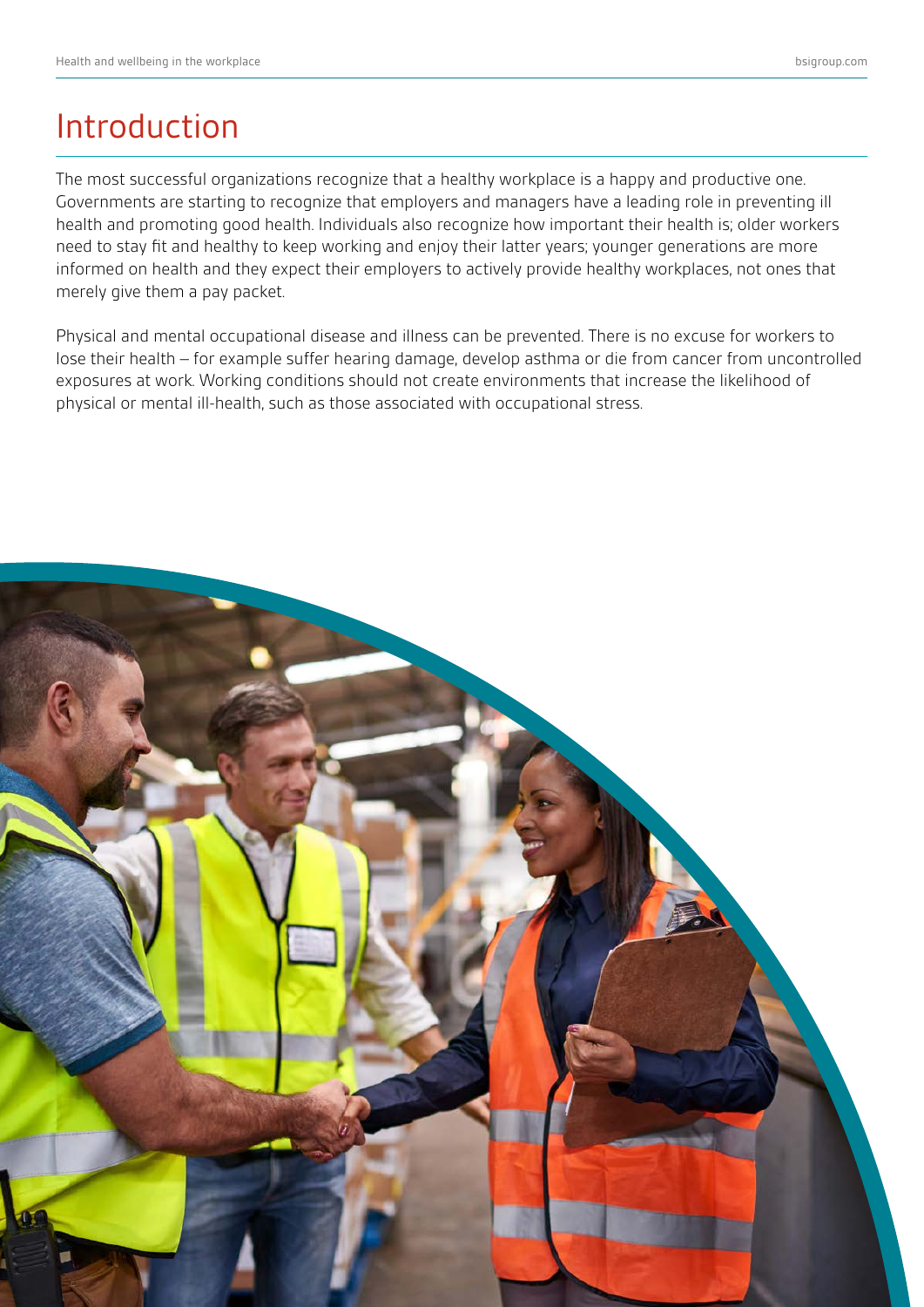### Why the emphasis on health in the workplace now?

Frustratingly, the need to consider the health and welfare of workers is not a new concept. The UK, as one of the first industrial nations, introduced legislation as early as 1802 to protect workers health. The Health and Morals of Apprentices Act 1802, required cotton mill employers to clean the mills twice a year, and ensure that there were enough windows to allow fresh air into the building. Additionally, recognizing that broader social factors had an impact on health, the Act also required that 'suitable and sufficient' clothing and sleeping accommodation be provided.

Examples of enlightened employers and social philanthropists, protecting and enhancing workers lives, can be found throughout industrial history around the world. As countries have developed, legislation to protect workers has been introduced. And yet 2.78 million people still die each year from work-related accidents and diseases and a further 374 million people suffer work-related injuries and diseases<sup>1</sup>. .

The hazard and consequence of poor safety is clearer and more immediate than health. A hand pulled into a machine with industrial rollers will be severely crushed. The prevention method<sup>2</sup> is also clearer  $-$  a fixed quard stopping hands getting near the rollers for instance. Health is more complex. Occupational ill-health often does not become apparent for years and maybe the result of prolonged or repeated exposures over many years or even decades. Individual susceptibility varies. Not every chef will develop contact dermatitis from handling onions but many do. Then there is the question of accountability – which restaurant job caused the exposure that led to the dermatitis? The prevention methods can also be harder to implement – can a chef work if they can't chop onions?

Our understanding with regard to health and ill-health (both occupational and non-occupational) is now better than it has ever been in history. We have research and an evidence base

on what causes ill-health and how to prevent it. The importance and benefits of good health to individuals, organizations and society are also evidenced.

'Health' is now a global public policy issue with an increased focus on disease prevention and reducing 'avoidable<sup>3</sup>' mortality. The increasing world population combined with increasing levels of chronic health conditions such as diabetes, together with an ageing population where long-latency diseases will become more common, mean that governments, society and organizations have to take proactive measures.

Increases in chronic health conditions arising from poor health lifestyles and the social determinants of health – the conditions in which people are born, grow, live, work and age and the fact that this is "shaped by the distribution of money, power and resources at global, national and local levels"<sup>4</sup> is also understood in a way that is influencing global policy. This can be seen in initiatives such as the UN's Sustainable Development Goals.

As a result health risks and health promotion within the workplace are receiving renewed focus and being considered within the global context of public health policy.

Businesses are also focussed on corporate responsibility and sustainability and their 'ethical' footprint. The rise of 'glocal' economies and social media means that businesses are being held to account for their actions in a way that was not the case a generation ago. 'Trust' is now a particular focus for business. How can they gain (and keep) the 'trust' of their customers and their workers? For the latter, health and wellbeing is now starting to be seen as a value to be protected, as part of the trust agenda. The fourth International Strategy Conference on Safety and Health at Work linked occupational health and safety, trust and a people-centred approach<sup>5</sup>:

| <b>Vision</b>   | Build a world of trust                                                                                                                                                                                        |
|-----------------|---------------------------------------------------------------------------------------------------------------------------------------------------------------------------------------------------------------|
| <b>Mission</b>  | Start with the CEO and the top management in your own organization                                                                                                                                            |
| Operative goals | Treat employees with respect; provide them with good compensation, benefits and an<br>excellent work-life balance; empower people and develop take-care-structures within<br>your own organization and beyond |

#### **The approach of people-centred prevention can be succinctly expressed as follows:**

The crossover in the public and work health agenda is particularly prevalent in the topic of 'wellbeing'. As governments, particularly those in high income countries focus on the public health burden they see the workplace as an effective route for the delivery of change.

<sup>3</sup> Such as maternal mortality, preventable deaths of new-borns and children, epidemics and road traffic accidents

<sup>4</sup> http://www.who.int/social\_determinants/sdh\_definition/en/

<sup>5</sup> https://www.dguv.de/isc/documentation/t2/index.jsp

<sup>1</sup> https://www.ilo.org/global/topics/safety-and-health-at-work/lang--en/index.htm

<sup>2</sup> Controls, preventative and mitigating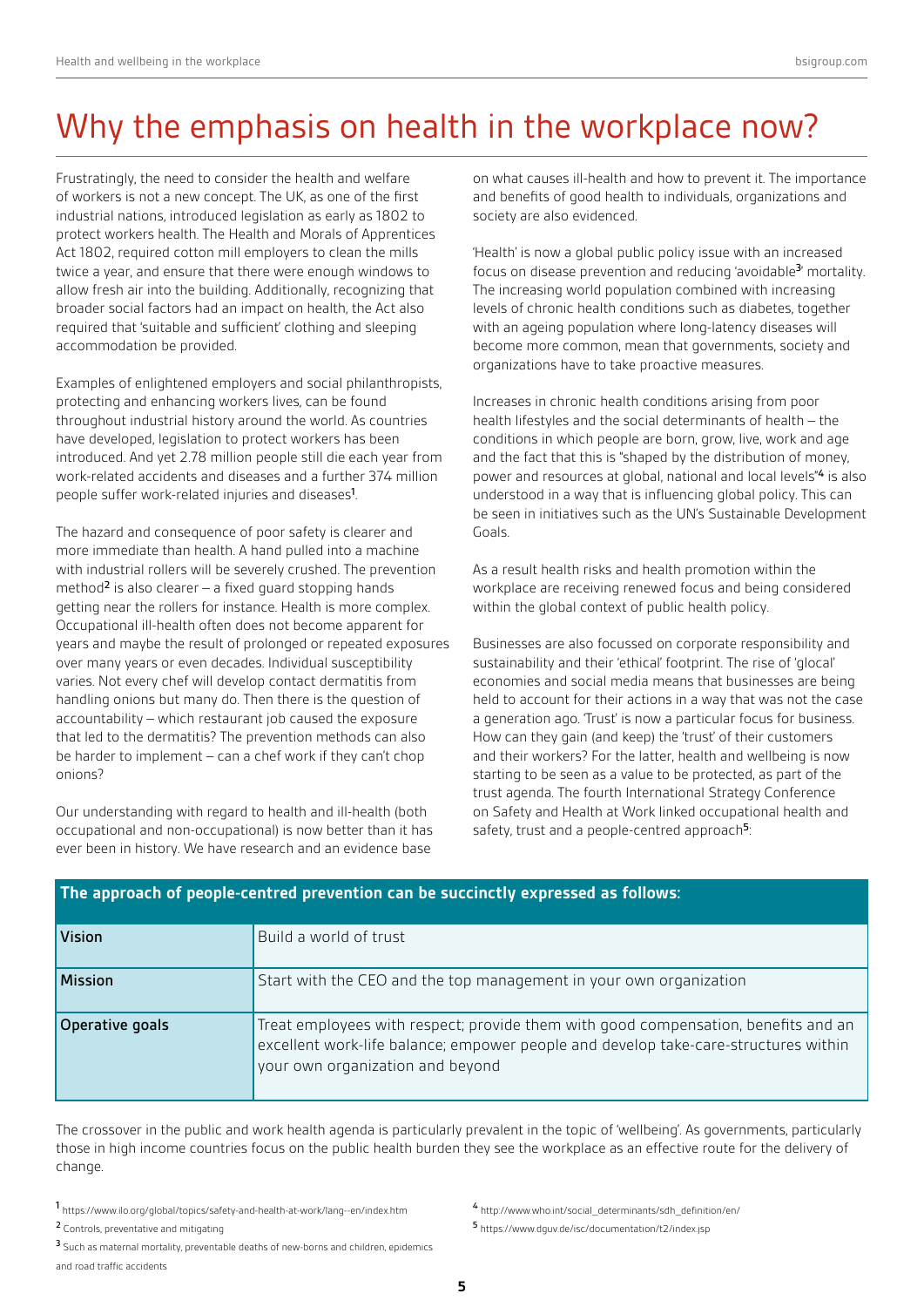#### What is wellbeing?



While there has been significant interest in the concept over the past few decades there is no single definition. The concept of wellbeing reflects that many populations, particularly those in high income countries, are moving up 'Maslow's hierarchy of needs'<sup>6</sup> . The basic physiological needs are met – food, water, shelter etc. State health, education and benefit systems and increased employment mean that Maslow's 'safety' needs are accessible to more people. According to Maslow, it is human nature to strive to move up the hierarchy:

"Human life will never be understood unless its highest aspirations are taken into account. Growth, self-actualization, the striving toward health, the quest for identity and autonomy, the yearning for excellence (and other ways of phrasing the striving "upward") must by now be accepted beyond question as a widespread and perhaps universal human tendency" (Maslow, 1954, Motivation and Personality, pp.xii-xiii)

It is therefore, no surprise that definitions and concepts with regard to wellbeing reflect that it is about more than physical health – it's about how we feel; our sense of fulfilment.

"A composite measure of how good an individual feels at the physical, mental and social level"<sup>7</sup>

"The subjective state of being healthy, happy, contented, comfortable, and satisfied with one's life"<sup>8</sup>

BS 45002-1:2018<sup>9</sup> defines 'well-being' as a "positive state of mental, physical and social health'

The World Health Organization's (WHO) definition of health takes a holistic approach which incorporates wellbeing:

"Health is a state of complete physical, mental and social wellbeing and not merely the absence of disease or infirmity."<sup>10</sup>

Wellbeing as 'the state of being comfortable, healthy, or happy' in multiple languages:



Whilst definitions differ, there are clear themes that emerge which reflect Maslow's hierarchy of needs – physical and mental health; social engagement, personal fulfilment and contentment.

<sup>9</sup> https://shop.bsigroup.com/ProductDetail/?pid=000000000030362021&\_ ga=2.122512011.1622182211.1534158466-556129407.1531298926 <sup>10</sup> http://www.who.int/about/mission/en/

<sup>6</sup> Maslow, A (1954). Motivation and personality. New York, NY: Harper. ISBN 0-06-041987-3

<sup>7</sup> Szalai & Andres (1981).

<sup>8</sup> Waddell & Burton (2006)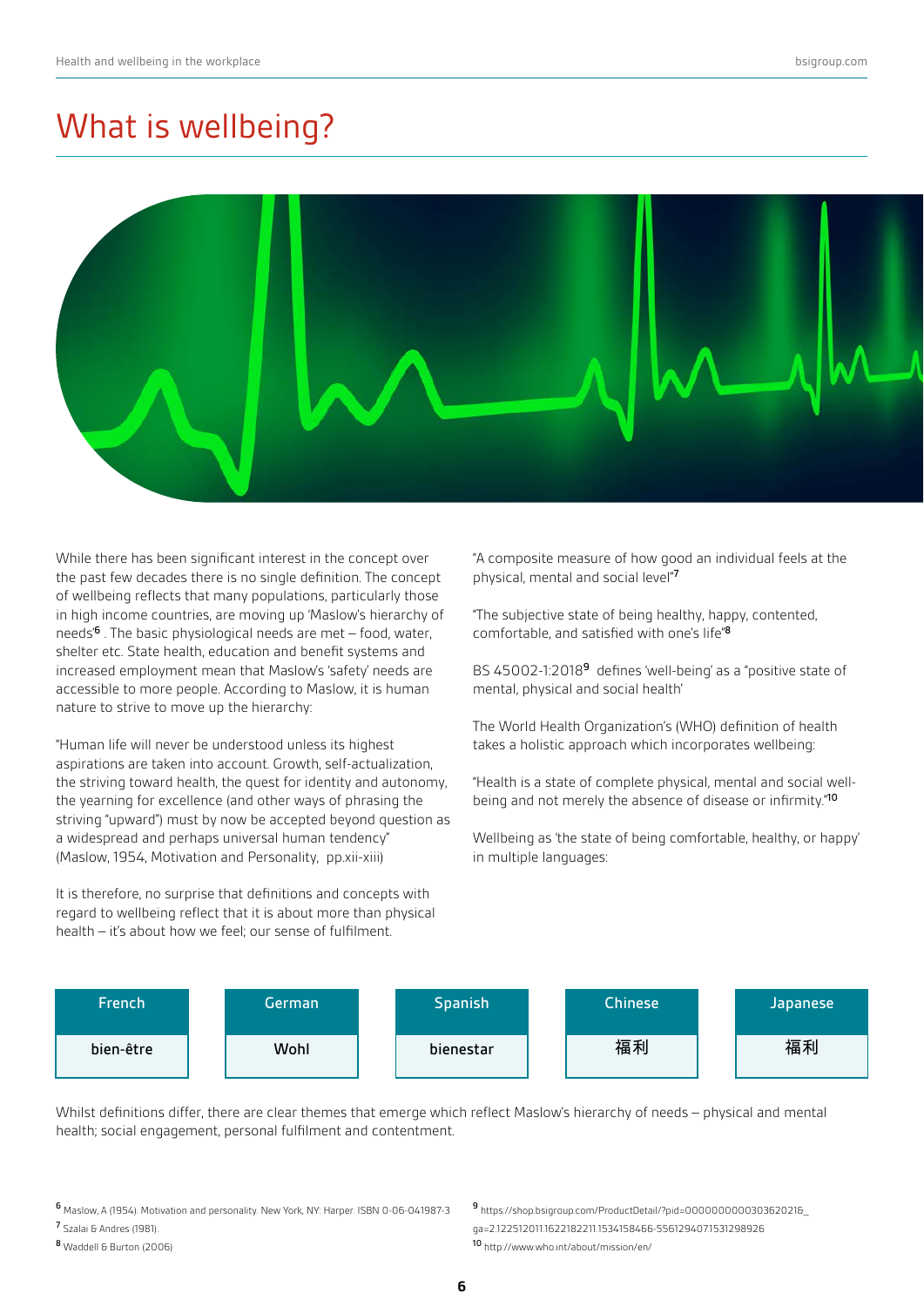### Wellbeing at Work

Wellbeing in the workplace has different meanings within and across organizations and countries. This may be influenced by complex cultural and societal beliefs, attitudes, constraints and regulatory and social systems.

The International Labour Organization (ILO) states that:

"Workplace wellbeing relates to all aspects of working life, from the quality and safety of the physical environment, to how workers feel about their work, their working environment, the climate at work and work organization. The aim of measures for workplace well-being is to complement Occupational Safety and Health (OSH) measures to make sure workers are safe, healthy, satisfied and engaged at work. Workers [sic] wellbeing is a key factor in determining an organization's longterm effectiveness. Many studies show a direct link between productivity levels and the general health and well-being of the workforce"<sup>11</sup>

There are other definitions of wellbeing at work. The Chartered Institute of Personnel and Development (CIPD) have developed the following definition of occupational wellbeing:

"Creating an environment to promote a state of contentment which allows an employee to flourish and achieve their full potential for the benefit of themselves and their organization."<sup>12</sup>

This definition reflects that 'wellbeing' is a personal, subjective state and that organizations have to create an environment and culture which empowers the worker to make positive personal lifestyle decisions, which will hopefully enhance their sense of wellbeing.

This definition is therefore strongly linked to worker engagement and creating an organization that employees will want to work for because they feel safe, are valued by their employer and feel part of a happy and supportive work community. This is part of what is often referred to as the 'psychological contract<sup>13</sup>; the unwritten expectations that workers and employers have about each other. The psychological contract recognizes that workers' commitment and contentment isn't achieved through wages alone.

Employers who pay attention to quality of life issues (their workers' sense of wellbeing) can help secure employees' commitment and motivation and improve productivity and retention rates. Changes in work practices are affecting some aspects of the psychological contract such as job security employers can counter this by looking after other areas that have an impact on employees' wellbeing. The CIPD's 'What's happening with wellbeing<sup>14</sup> paper reflects this principle by identifying five domains of wellbeing – physical, values, personal development, emotional and work/organization. This holistic approach not only reflects that these elements are overlapping but that they enable an individual to fulfil their potential, bringing us back to Maslow "…Growth, selfactualization, the striving toward health, the quest for identity and autonomy, the yearning for excellence...".

Other terms are also used such as 'workplace health promotion' (used frequently across Europe (FR) Promotion de la santé au travail, (DE) Gesundheitsförderung am Arbeitsplatz, (ES) Salud en la empresa) and 'wellness'. They all share the same basic concepts however.

#### Workplace wellbeing is not occupational health and safety

The ILO definition above makes a crucial point:

"…workplace well-being is to complement OSH measures…".

Wellbeing at work is not a core part of occupational health and safety management and must not be confused with occupational health and safety. If we consider Maslow once again, occupational health and safety can be seen as the foundation, the basic needs within the workplace which must be met first. Once these are clearly met, then you can move up the hierarchy. Workplace wellbeing can help to fulfil the self-fulfilment aspects of Maslow's hierarchy. Where confusion often arises, is the middle section of the hierarchy. Poor occupational health (and safety) will undermine psychological needs, whilst workplace wellbeing can bolster it.

11 ILO (International Labour Organization). Workplace Well-being, 2009. Available at http://www.ilo.org/safework/info/WCMS\_118396/lang--en/index.htm

Managing occupational health and safety risks should therefore, always be managed first. This will provide a strong base and good foundation for the mid-section (psychological needs) and this will be visible through enhanced employee engagement and physical and mental health. It is onto this where additional enhancements can be made through effective wellbeing programmes. Failure to tackle and effectively manage occupational health will undermine both health and safety management and any wellbeing initiatives. If workers can choose healthy food options for lunch but inhale cancer causing dusts when working, then the organization has got its priorities wrong…and workers will see this.

<sup>12</sup> CIPD, What's happening with well-being at work? May 2007 Reference: 3869

<sup>13</sup> ROUSSEAU, D.M. (1995) Psychological contracts in organizations: understanding written and unwritten agreements. Thousand Oaks, CA: Sage.

<sup>14</sup> CIPD, What's happening with well-being at work? May 2007 Reference: 3869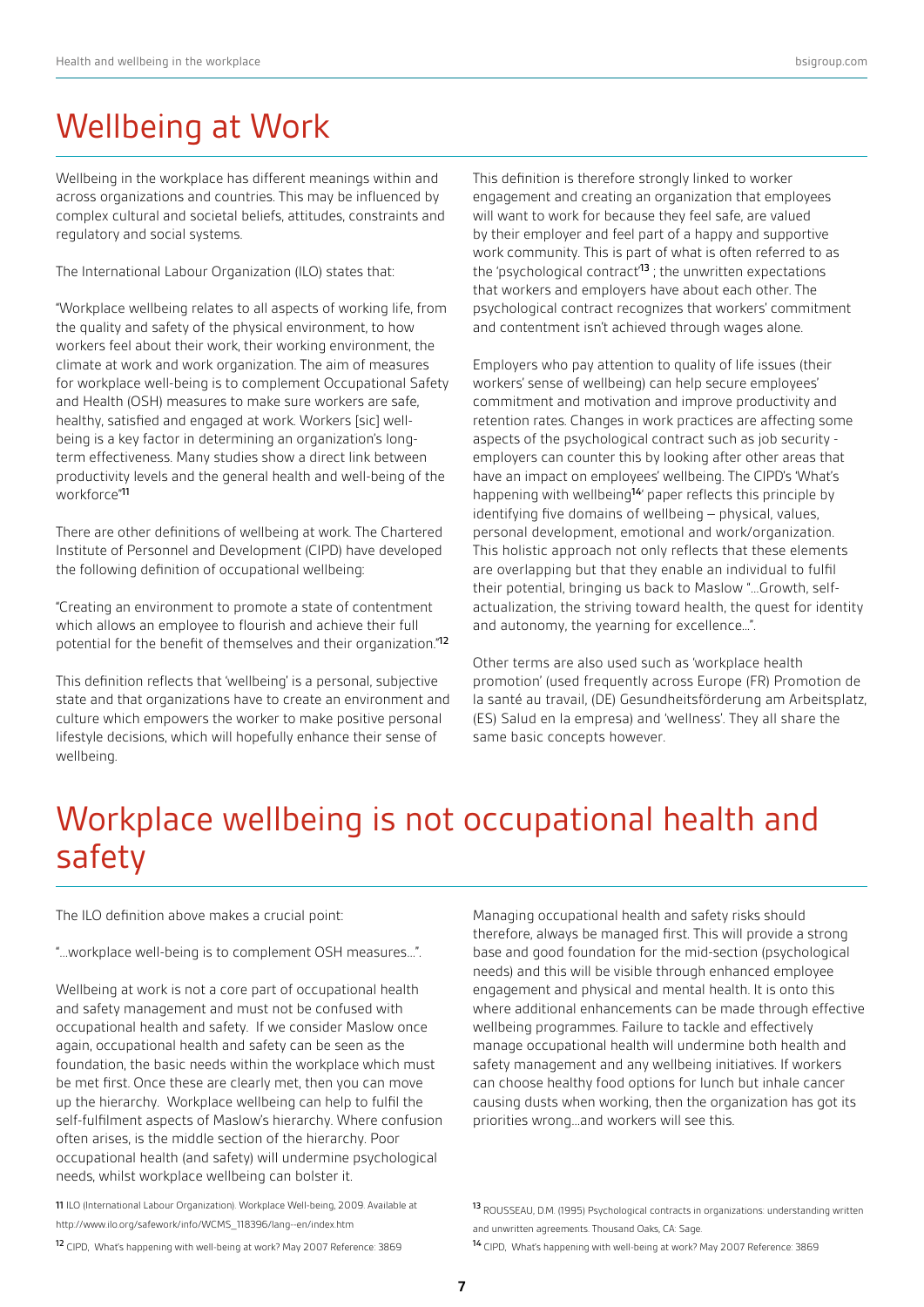### Workplace wellbeing programmes

The best workplace wellbeing programmes recognize that there are inter-related elements; the individual, the work environment /job, the organization and social engagement/ values. Done properly, wellbeing programmes are more than just a few 'healthy life' initiatives. They are about creating an organizational culture which promotes strong, ethical workplace relationships based on trust and respect; a collaborative and communicative management style; and a culture in which learning and development is encouraged so that people can fulfil their potential, as well as promoting good physical and psychological health, whilst enabling broader social engagement.

There is growing evidence that many workplace wellbeing programmes do not deliver any measurable benefits<sup>15</sup>, most probably because organizations fail to recognize that these interrelated elements need to be tackled together (not to mention failing on getting the 'foundations' right – good occupational health and safety). This then undermines the psychological contract. A common focus of wellbeing programmes is mental 'resilience' – training on 'how to cope'. Organizations wrongly believe that 'inoculating' their workers

against occupational stress, particularly in 'high performance' organizations will keep them working longer and make them happy. Rather, workers want and need a preventative approach which effectively manages the causes of occupational stress so that 'inoculations' are not necessary (and of course inoculations, can have side effects and don't always work!).

It is the area of mental (ill) health, where there is often the most confusion between occupational health and safety and workplace wellbeing programmes. It is simple however. Organizations should identify and prevent or manage the causes of occupational stress and what is often referred to as 'psychosocial'<sup>16</sup> hazards – which can lead to physical and mental illness. This is occupational health and safety and should be tackled first. Wellbeing programmes can enhance mental health through continuous learning, social engagement and encouraging physical exercise (all shown to improve mental health). Occupational health and safety and wellbeing programmes can also work together to educate workers on mental ill-health – this will bring about workplace and individual benefits.



#### World Health Organization (WHO) healthy workplace model

15 Osilla KC, van Busum K, Schnyer C, et al. Systematic review of the impact of worksite wellness programs. Am J Manag Care, 2012; 18, e68-e81

16 There is no single definition of 'psychosocial' but generally encompasses the causes of occupational stress (control, security, work demands, working hours etc.), bullying, harassment and violence, shift work and fatigue Japanese 心理社会的, Chinese 社会心理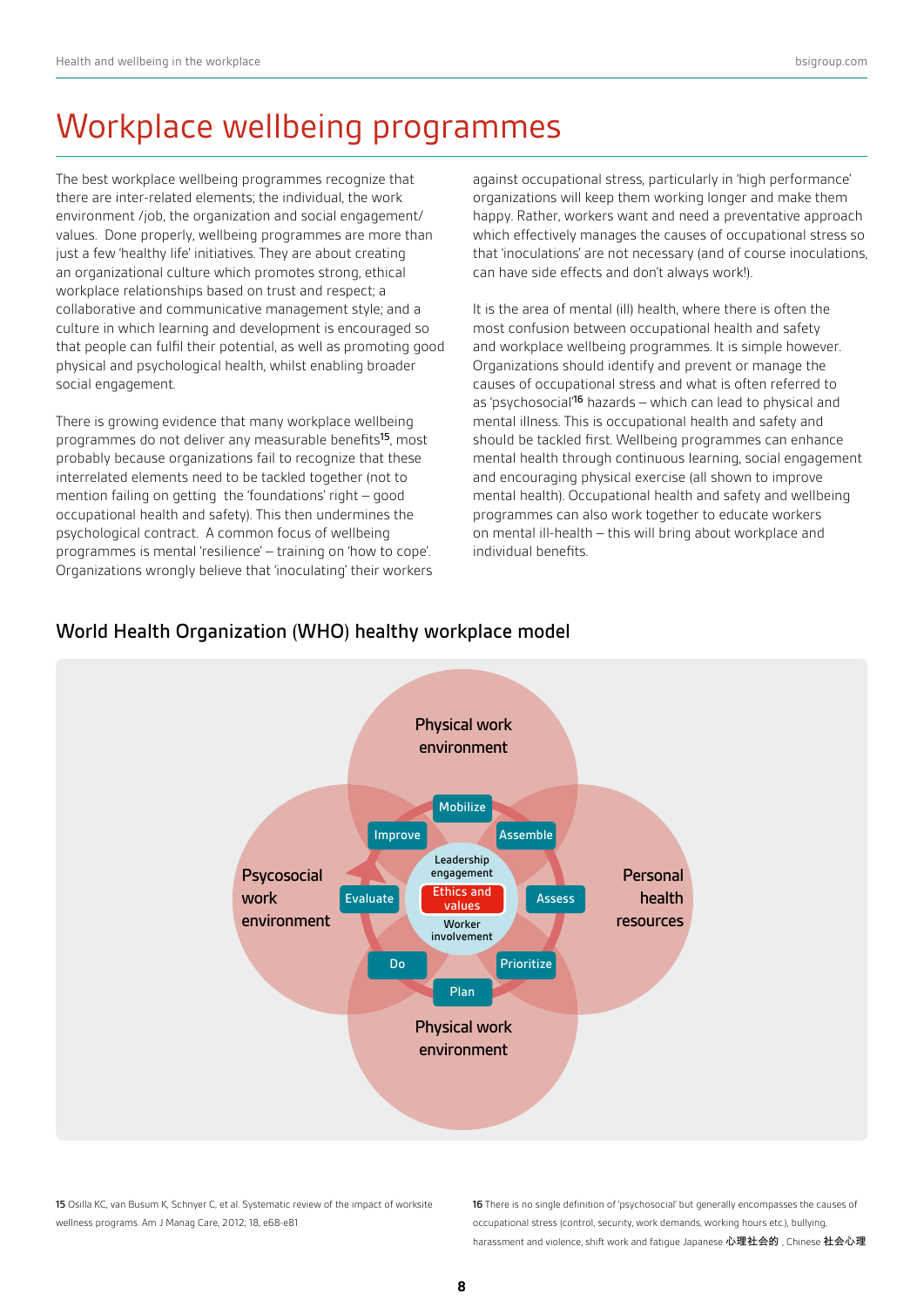### Workplace wellbeing programmes (continued)

In fact the most effective workplace wellbeing programmes, are those which recognize the need to manage occupational health and safety. The WHO has developed a healthy workplace model<sup>17</sup> aimed at comprehensively addressing:

- work-related physical and psychosocial risks (occupational health and safety)
- promotion and support of healthy behaviours (wellbeing)
- broader social and environmental determinants (wellbeing)

This model identified 5 criteria (keys) to success:

- 1. Leadership commitment and engagement
- 2. Involve workers and their representatives
- 3. Business ethics and legality
- 4. Use a systematic, comprehensive process to ensure effectiveness and continual improvement
- 5. Sustainability and integration

The ILO has developed the 'SOLVE<sup>18</sup> training tool integrating wellbeing (workplace health promotion) programmes aimed at specific health issues (e.g. smoking), with occupational health and safety.

In America, the National Institute for Occupational Safety and Health (NIOSH) has developed 'Total Worker Health®' (TWH), a holistic approach to occupational health and safety and worker wellbeing. This recognizes that work has an important function in the social determinants for health. TWH is defined as: "policies, programs, and practices that integrate protection from work-related safety and health hazards with promotion of injury and illness prevention efforts to advance worker wellbeing"<sup>19</sup>

This programme goes much further than other programmes and reflects the changing work environment, from new forms of employment to new technologies. It also reflects that nonwork related ill-health can be adversely impacted by work, can have health and safety implications within the workplace, and, the way an organization manages ill-health (occupational or non-occupational) through sickness absence and rehabilitation policies, can have hugely positive or negative impacts on the individual and the organization.

#### The ILO "SOLVE" training tool



<sup>17</sup> http://www.who.int/occupational\_health/healthy\_workplaces/en/

<sup>19</sup> https://www.cdc.gov/niosh/twh/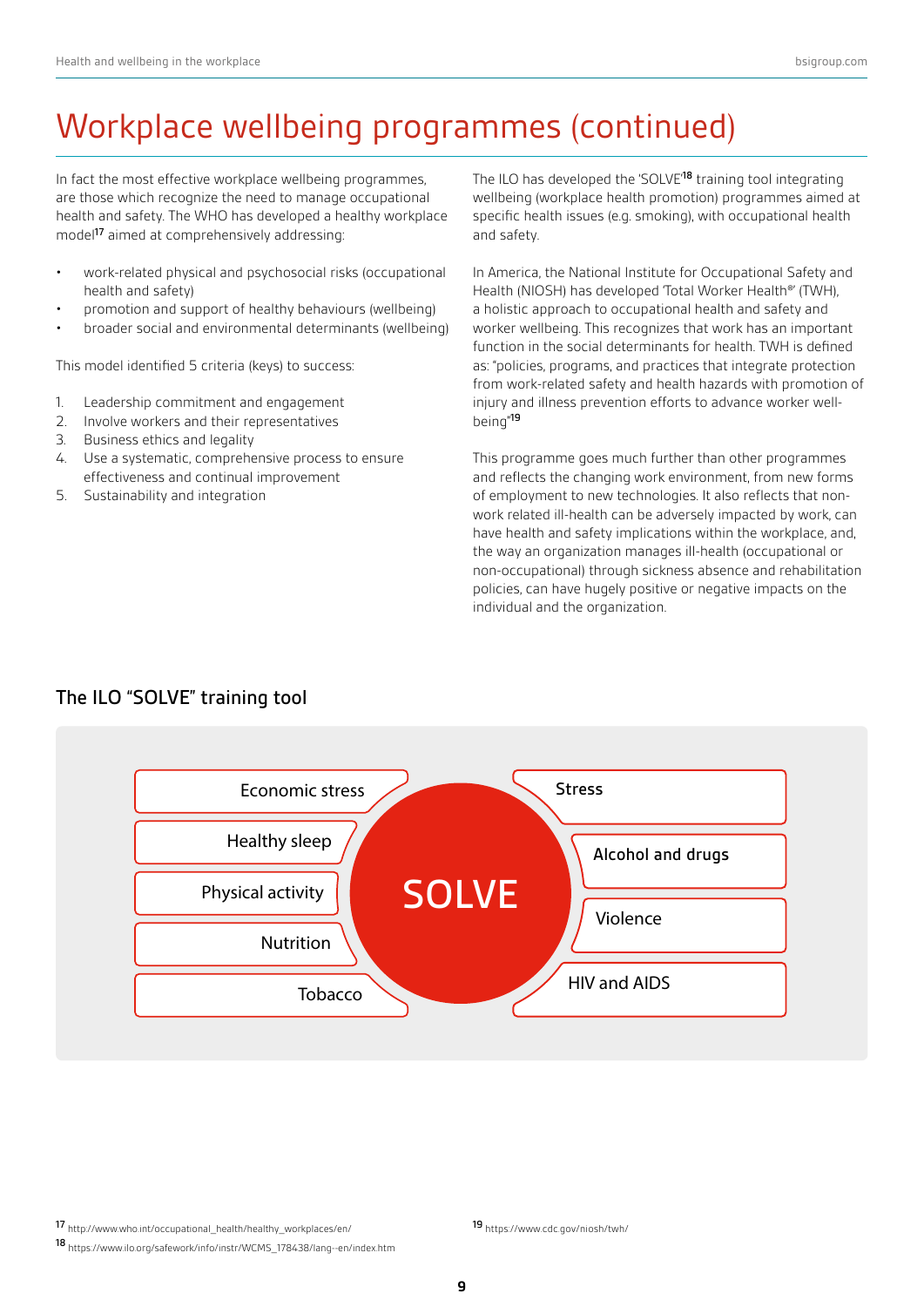### Occupational health, workplace wellbeing and ISO 45001

ISO 45001, the new global management system standard on occupational health and safety has put health - physical, mental and cognitive at its core, while continuing to drive high safety standards. The standard reflects that occupational ill-health can and should be prevented and that in doing so, it will bring measurable benefits to workers and the organization.

ISO 45001 explicitly requires that health hazards are identified and controlled, including those classed as 'psychosocial' (workload, work hours, bullying etc), as well as those arising from other hazards such as chemical or biological<sup>20</sup>.

ISO 45001 also reflects the principles seen in the WHO's healthy workplace model – that in order for the occupational health and safety management system to be effective it needs:

- Leadership commitment
- Involvement of workers
- Compliance with legal and other requirements
- Comprehensive processes focussed on continual improvement
- Integration with the overall strategic direction of the business

Reflecting that the focus of an organization's occupational health and safety system should be on preventing work-related injury and ill health and providing a safe and healthy workplace, workplace wellbeing is not a requirement of ISO 45001. However it does recognize that the best organizations take a holistic approach and therefore good occupational health and safety management can be integrated with worker wellbeing initiatives.

ISO 45001 therefore provides an effective global framework for managing occupational health and occupational safety. As a global standard it enables a consistent approach across countries. With its focus on culture and worker participation, it also provides organizations a best practice model for developing an effective psychological contract. Seeking accredited certification, provides independent and impartial recognition of an organizations people-centred approach. This builds trust within the organization and provides external assurance to customers, shareholders and the wider community.

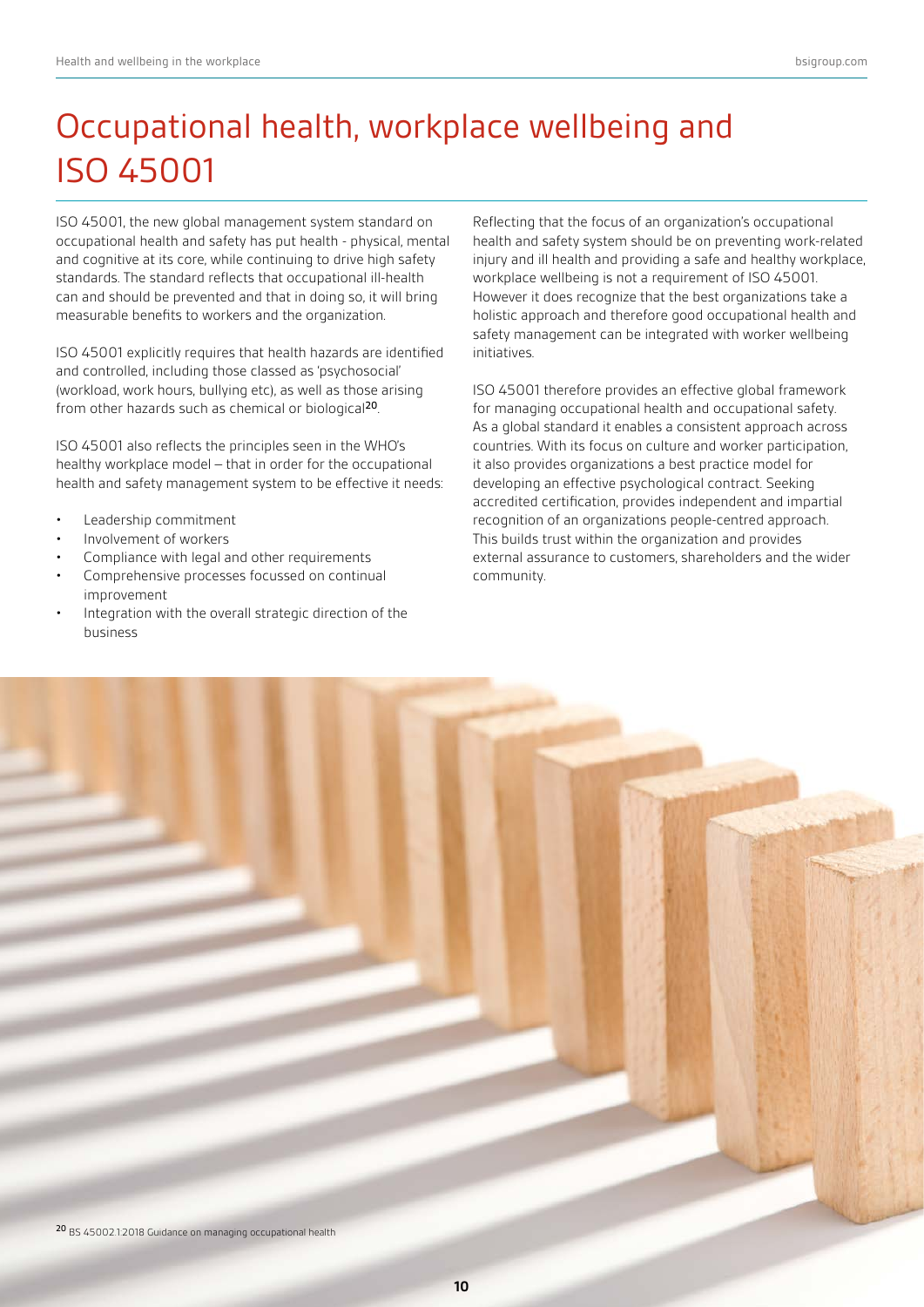#### About the author

Kate Field (CMIOSH) is BSI's Global Champion for occupational health and safety (OHS). Kate acts as expert and ambassador on OHS supporting the delivery of excellence and expertise across the 193 countries BSI operates in.

With a health and safety career spanning two decades, Kate has authored regulatory and technical guidance, written articles for a range of publications and is a successful global, keynote speaker and presenter.



### Bibliography

European Agency for Safety and Health at Work, 'Well-being at work: creating a positive work environment' ISSN: 1831-9351 2013

Donaldson, S. I. and Blanchard, A. L., 'The seven health practices, well-being, and performance at work: Evidence for the value of reaching small and underserved worksites', PreventiveMedicine, Vol. 24, 1995, pp. 270–277, p. 271.

ILO (International Labour Organization). Workplace Well-being, 2009. Available at: http://www.ilo.org/safework/info/WCMS\_118396/lang--en/index.htm

EWCO (European Working Conditions Observatory). Well-being at Work: Innovation and good practice, 2011. Available at: http://www.eurofound.europa.eu/ewco/2011/06/FI1106011I.htm

Campbell Institute 'Workplace Wellbeing: Bridging Safety and Health' 2016 Society of Occupational Medicine 'Occupational health: the value proposition' 2017

PAS 3002:2018 Code of practice on improving health and wellbeing within an organization. Available at: https://shop.bsigroup.com/

#### Disclaimer

of or reliance on the material contained on this document, which is provided on the basis that the BSI is not rendering professional advice. Before relying on the material, users should carefully make their own assessment as to its relevance for their purposes, and should obtain any appropriate professional advice relevant to their particular circumstances.